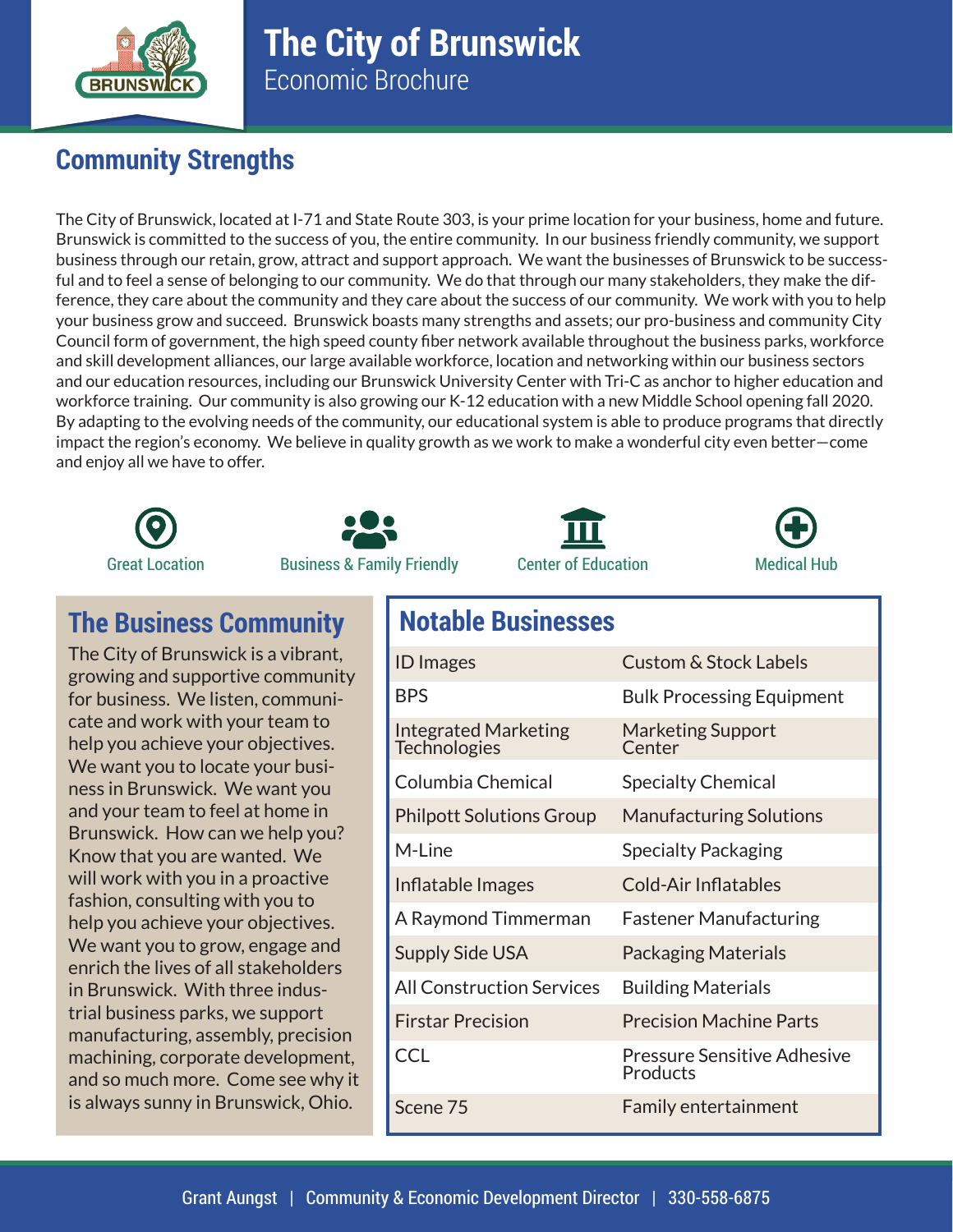

# **The City of Brunswick**

Economic Brochure

## **Brunswick Business Parks**



This park includes medical supplier, food manufacturers, technology, robotics, distribution, construction materials, corporate offices and specialty manufacturers, the South Business Parks offer the convenience of I-71 and the ability to know your business neighborhood. Many of the businesses in the park work together on projects and as customers/vendors. What a place to be!



With its main entrance at SR 303 and I-71, this is an active industrial/ business park. Home too many diverse businesses, including, stamping, CNC operations, specialty packaging, specialty coating, scientific development labs, general machining, construction design and development, technology, engineering and many more. With over one hundred businesses, we have vendors, suppliers and assemblers ready to partner with you to help your business.



This unique location offers businesses the space to grow at the same time the close proximity to highways. With some major distribution outlets, specialty chemical, automotive parts suppliers, powder coating manufacturers, and technology fulfillment centers, the Brunswick Commerce Center offers opportunities for everyone.

## **Business Tax Incentives**

New economic incentives have attracted hundreds of millions in new investment through the growth of business and residential developments in the past two years, and more is on the way. Forward-thinking business people are discovering the "can do" spirit prevalent in Brunswick. With economic development incentives and a business cooperative government, we welcome you to contact us to assist you in exploring ways for your business to grow and expand in the city that Family Circle called "One of the Best Cities in America to Raise a Family!"

#### **Tax Incentives**

#### Community Reinvestment Areas (CRAs)

Brunswick currently has a Pre-1994 Community Reinvestment Area for the entire City of Brunswick for our tax abatement program.

All industrial and commercial land in the City of Brunswick is part of the CRA. The City of Brunswick can provide tax incentive on the real estate improvement, upon application, and approval, for up to 15 years based on 100% of the real estate improvements.

#### Brunswick Jobs/Payroll Incentive Grant

Incentive program established by the City of Brunswick that offers annual grants based off withholding tax paid by eligible projects.

For more information regarding the CRA and Brunswick Job/Payroll Incentive Grant Programs contact, Grant Aungst, Community and Economic Development Director, gaungst@brunswick.oh.us.